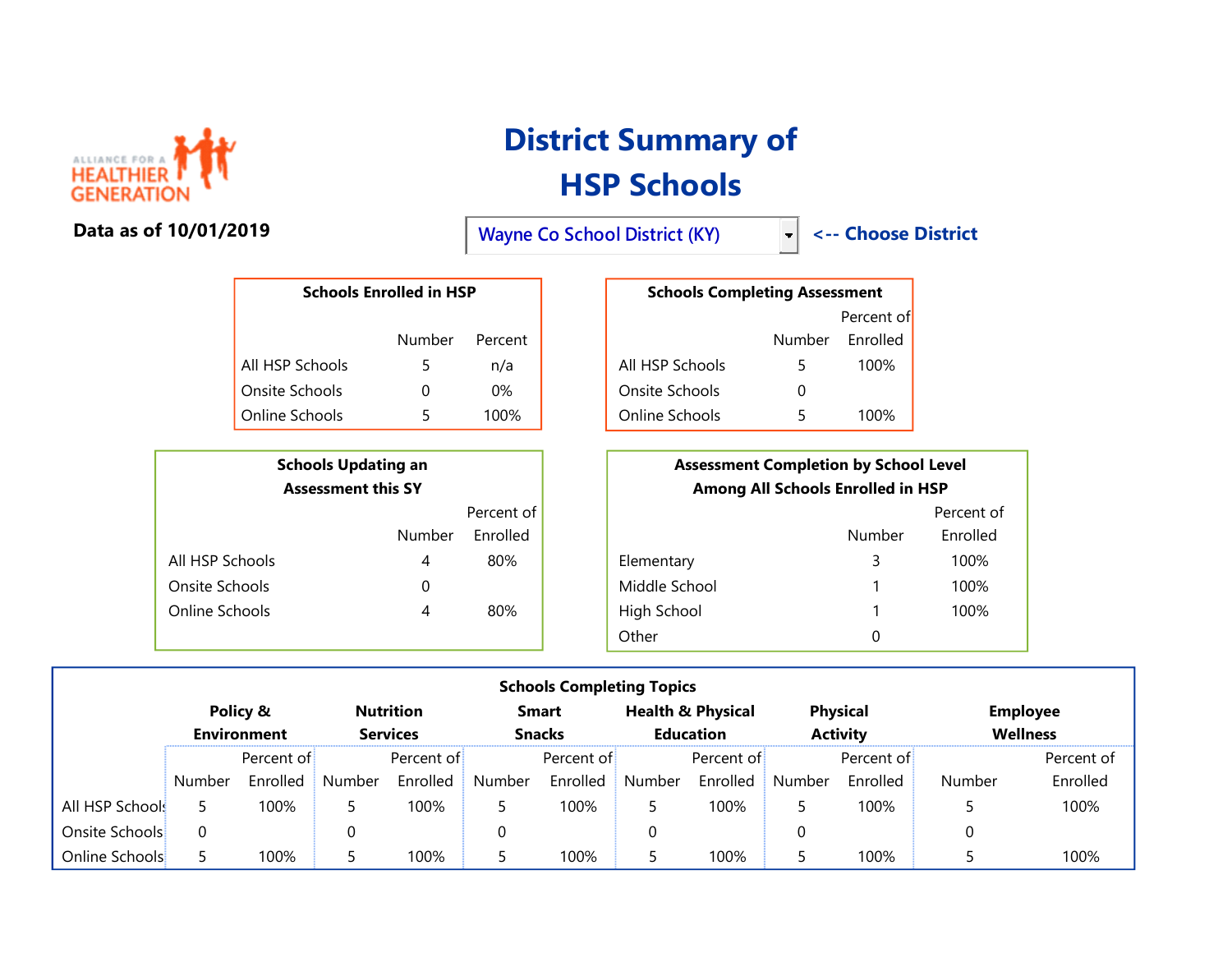## All HSP Schools <-- Choose HSP type to tailor the chart and tables below



Percentage of Items Fully Met on Current Assessments

■ National (All HSP Schools) Wayne Co School District (KY) (All HSP Schools)

This graph compares the total number of assessment items fully implemented (marked as a "3") on the most recent Healthier Generation Healthy Schools Program Assessment for each topic of the assessment to the total number of assessment items that could be fully implemented for all schools.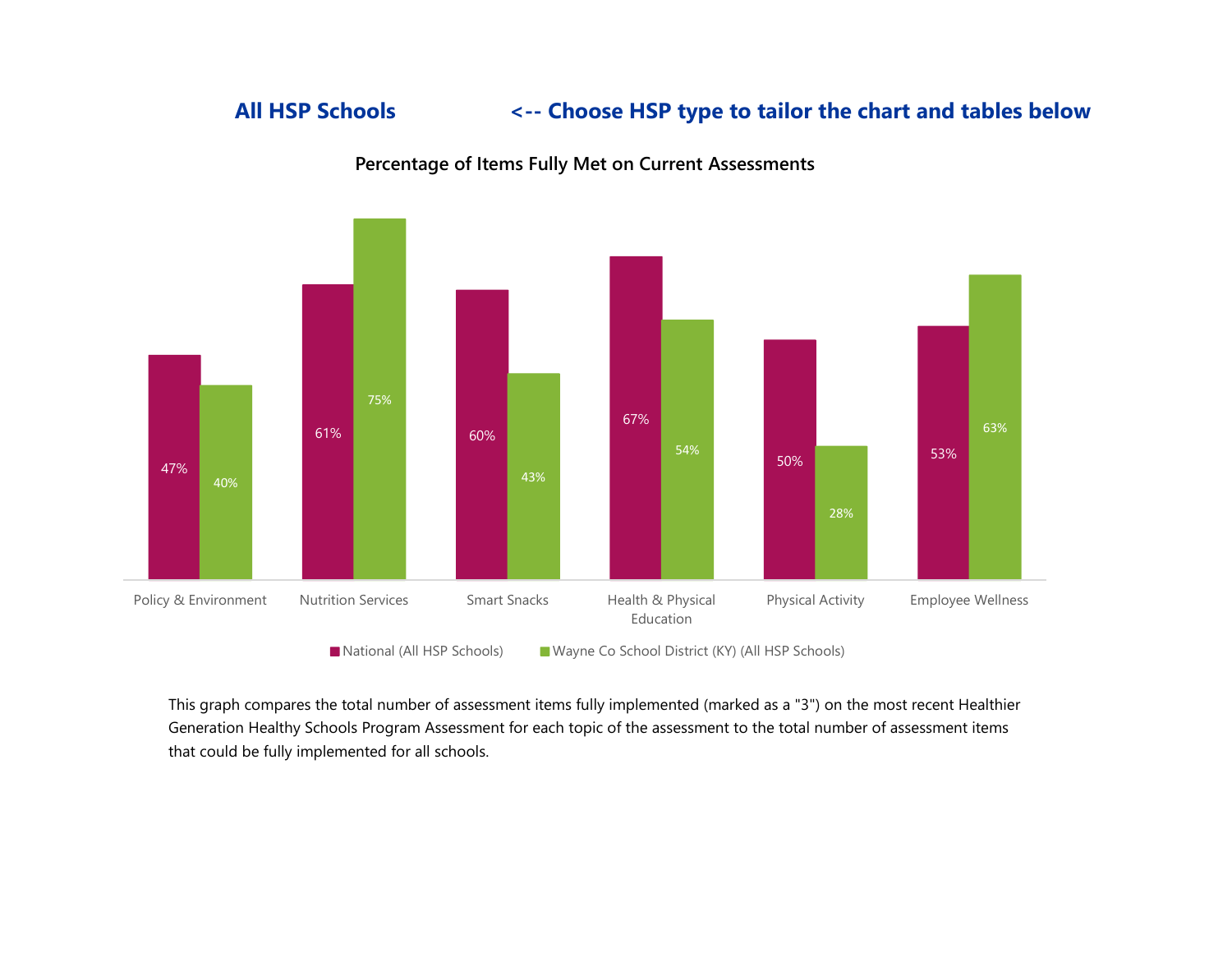|                 | <b>Policy &amp; Environment (PO)</b>                                                                                                                                                                                                                      |                           | <b>Assessment Responses</b> |
|-----------------|-----------------------------------------------------------------------------------------------------------------------------------------------------------------------------------------------------------------------------------------------------------|---------------------------|-----------------------------|
|                 |                                                                                                                                                                                                                                                           |                           | <b>Current Assessment</b>   |
| <b>Question</b> |                                                                                                                                                                                                                                                           | # Fully                   | % Fully                     |
| <b>Number</b>   | <b>Question Text</b>                                                                                                                                                                                                                                      | Implementing Implementing |                             |
| $PO-1$          | School has a representative committee or team that meets at least four times a year and oversees safety<br>policies and programs.                                                                                                                         |                           | 60%                         |
| $PO-2$<br>(new) | Written school health and safety policies that include all components (listed in HSP Framework).                                                                                                                                                          | 2                         | 40%                         |
| $PO-3$          | School has implemented all components of the LEA or district's wellness policy (listed in HSP Framework).                                                                                                                                                 | 3                         | 60%                         |
| $PO-4$<br>(new) | School day starts at 8:30 am or later. (middle and high school only)                                                                                                                                                                                      | $\Omega$                  | 0%                          |
| $PO-5$<br>(new) | School has a full-time, registered school nurse responsible for health services all day, every day.                                                                                                                                                       | 5                         | 100%                        |
| $PO-6$<br>(new) | School has a full-time counselor, social worker, and pyschologist, and the recommended ratios are present<br>(listed in HSP Framework).                                                                                                                   |                           | 20%                         |
| $PO-7$<br>(new) | School provides educational resources for families that address all of the parenting strategies (listed in HSP<br>Framework).                                                                                                                             | $\mathbf 0$               | 0%                          |
| PO-8            | Families have opportunities to be involved in all school decision-making processes for health and safety<br>policies and programs.                                                                                                                        | $\overline{3}$            | 60%                         |
| $PO-9$<br>(new) | School partners with local community organizations, businesses, or local hospitals to engage students and<br>their families in all health promotion activities.                                                                                           |                           | 20%                         |
| PO-10<br>(new)  | School works with community-based, out-of-school programs (e.g., Boys & Girls Clubs, 21st Century<br>Community Learning Centers, Parks and Recreation) to develop and implement routine activities that<br>promote health for all participating students. |                           | 20%                         |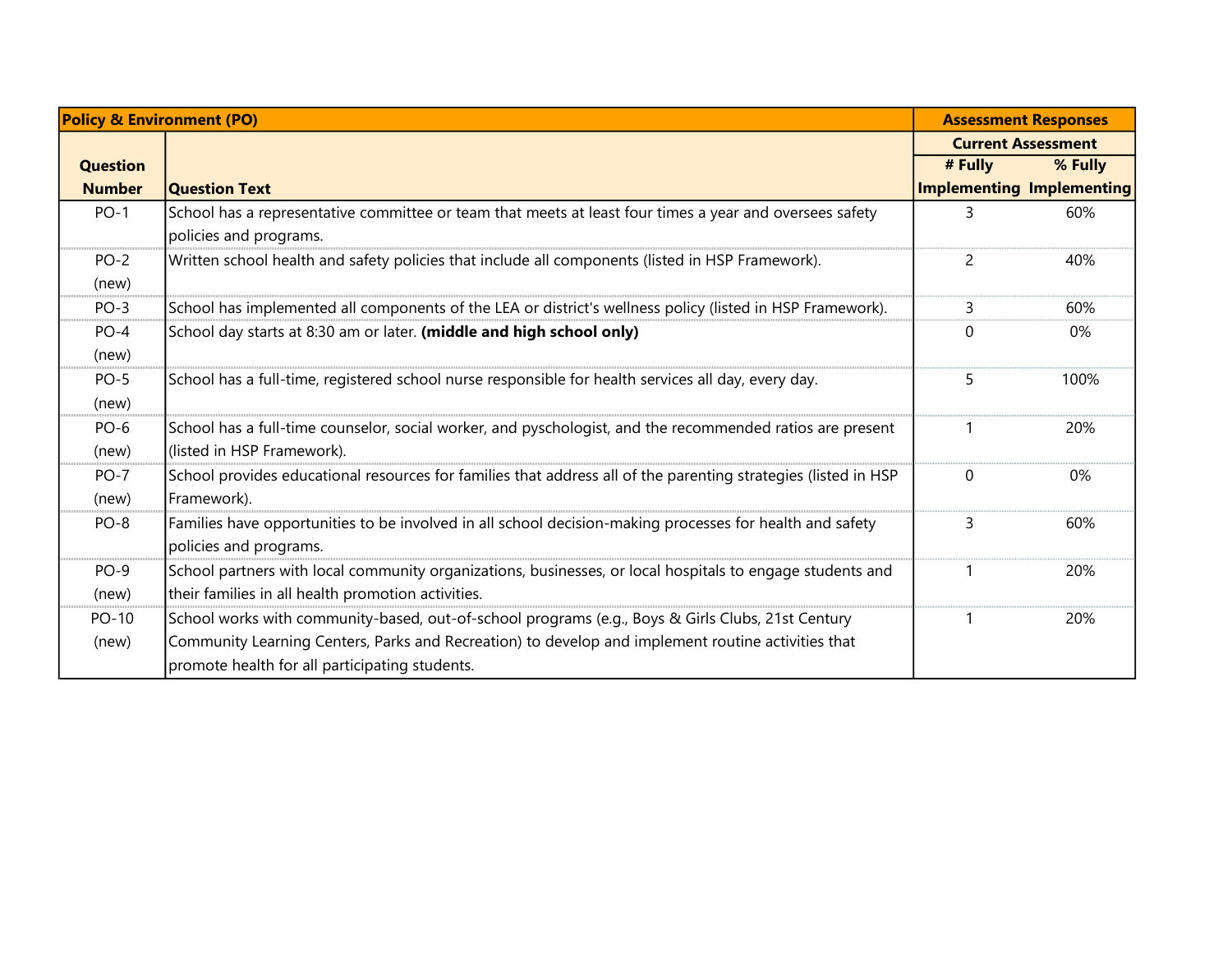| <b>Nutrition Services (NS)</b> |                                                                                                                 |                | <b>Assessment Responses</b> |
|--------------------------------|-----------------------------------------------------------------------------------------------------------------|----------------|-----------------------------|
|                                |                                                                                                                 |                | <b>Current Assessment</b>   |
| <b>Question</b>                |                                                                                                                 | # Fully        | % Fully                     |
| <b>Number</b>                  | <b>Question Text</b>                                                                                            |                | Implementing Implementing   |
| $NS-1$                         | School offers school meals (both breakfast and lunch) programs that are fully accessible to all students.       | 5              | 100%                        |
| $NS-2$                         | School uses strategies to maximize participation in the school breakfast program.                               | 5              | 100%                        |
| (new)                          |                                                                                                                 |                |                             |
| $NS-3$                         | School provides multiple alternative points of sale for reimbursable meals, such as outside lines, kiosks, grab | $\overline{2}$ | 40%                         |
| (new)                          | and go options, reimbursable vending options, to maximize participation in the National School Lunch            |                |                             |
|                                | Program.                                                                                                        |                |                             |
| $NS-4$                         | School meals include a variety of offerings that meet six to eight criteria (listed in HSP Framework).          | 5              | 100%                        |
| $NS-5$                         | School promotes healthy food and beverage choices and school meals using (10 or more) marketing and             | 3              | 60%                         |
|                                | merchandising techniques (listed in HSP Framework).                                                             |                |                             |
| $NS-6$                         | All school nutrition program directors, managers, and staff meet of exceed the annual continuing                | 5              | 100%                        |
|                                | education/training hours required by the USDA's Professional Standards requirements.                            |                |                             |
| $NS-7$                         | Venues outside the cafeteria (e.g., vending machines, school stores, canteens, snack bars, or snack or food     | 3              | 60%                         |
|                                | carts) where food is available offer fruits and non-fried vegetables.                                           |                |                             |
| $NS-8$                         | Nutrition services staff members use three or more methods to collaborate with teachers to reinforce            | 5              | 100%                        |
|                                | nutrition education lessons taught in the classroom (listed in HSP Framework).                                  |                |                             |
| $NS-9$                         | Both students and family members have opportunities to provide suggestions and feedback for school meal         | $\overline{c}$ | 40%                         |
|                                | programs and other food and beverages sold, served and offered on the school campus.                            |                |                             |
| <b>NS-10</b>                   | School prohibits giving students food as a reward and withholding food as punishment, and both                  | $\mathbf 0$    | 0%                          |
|                                | prohibitions are consistently followed.                                                                         |                |                             |
| <b>NS-11</b>                   | Students have at least ten minutes to eat breakfast and at least twenty minutes to eat lunch, counting from     | 5              | 100%                        |
|                                | the time they are seated.                                                                                       |                |                             |
| <b>NS-12</b>                   | School is implementing four to five Farm to School activities (listed in HSP Framework).                        | 5              | 100%                        |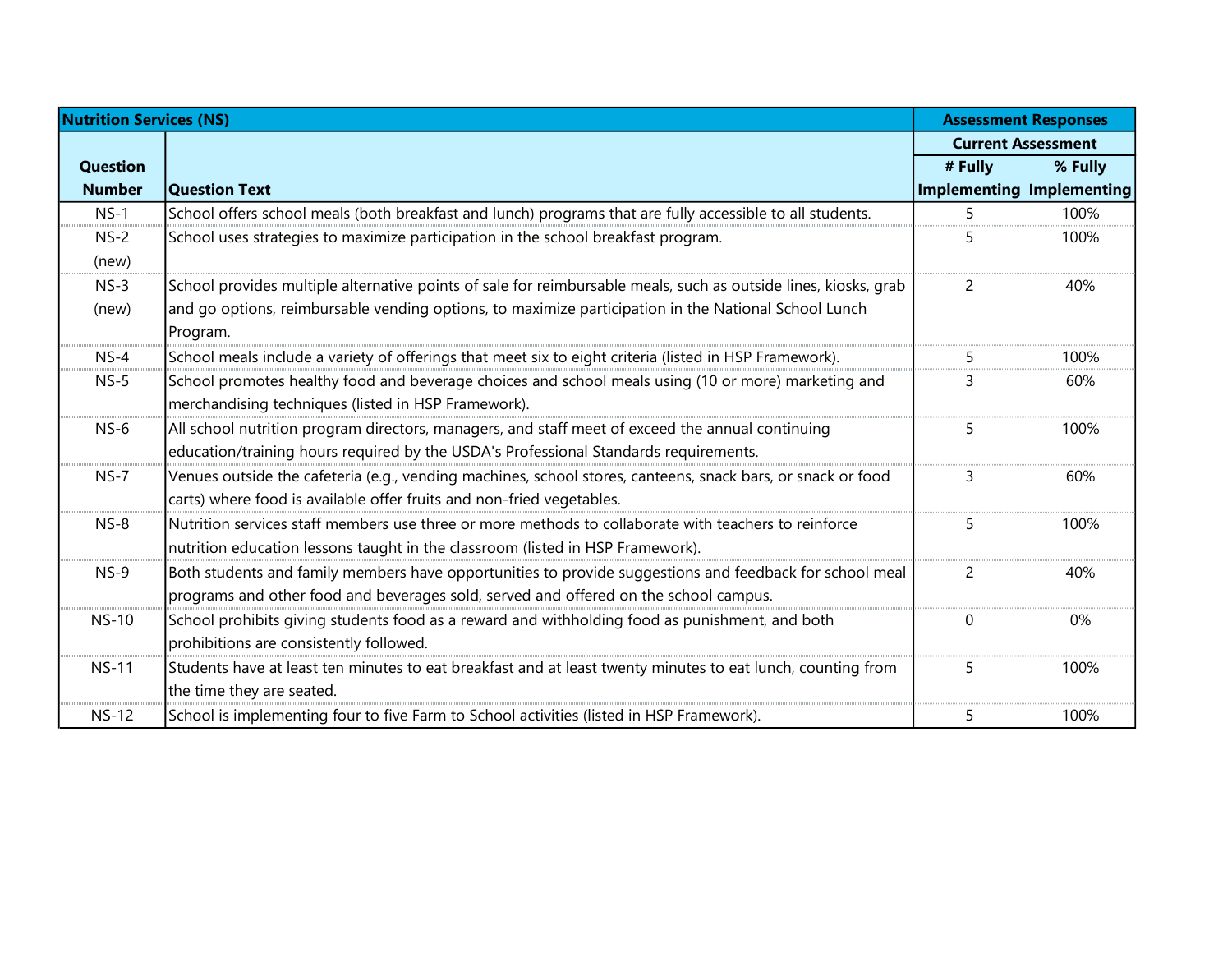| <b>Smart Snacks (SS)</b> |                                                                                                            |               | <b>Assessment Responses</b>      |
|--------------------------|------------------------------------------------------------------------------------------------------------|---------------|----------------------------------|
|                          |                                                                                                            |               | <b>Current Assessment</b>        |
| <b>Question</b>          |                                                                                                            | # Fully       | % Fully                          |
| <b>Number</b>            | <b>Question Text</b>                                                                                       |               | <b>Implementing Implementing</b> |
| $SS-1$                   | All competitive foods sold during the school day meet or exceed the USDA's Smart Snacks in School          |               | 80%                              |
|                          | nutrition standards, or we do not sell competitive foods at our school.                                    |               |                                  |
| $SS-2$                   | All competitive beverages sold meet or exceed the USDA's Smart Snacks in School nutrition standards, or we | 4             | 80%                              |
|                          | do not sell competitive beverages at our school.                                                           |               |                                  |
| $SS-3$                   | Only foods and beverages that meet or exceed the USDA's Smart Snacks in School nutrition standards are     | $\mathcal{P}$ | 40%                              |
| (new)                    | advertised or promoted, or no foods and beverages are advertised or promoted on school campus.             |               |                                  |
| $SS-4$                   | All foods and beverages that meet or exceed the USDA's Smart Snacks in School nutrition standards, or we   | $\Omega$      | 0%                               |
|                          | do not serve or offer additional foods or beverages at our school.                                         |               |                                  |
| $SS-5$                   | All foods and beverages sold during the extended school day meet or exceed the USDA's Smart Snacks in      | 3             | 60%                              |
|                          | School nutrition standards, or we do not sell foods and beverages during the extended school day at our    |               |                                  |
|                          | school.                                                                                                    |               |                                  |
| $SS-6$                   | All foods and beverages served and offered during the extended school day meet or exceed the USDA's        |               | 20%                              |
|                          | Smart Snacks in School nutrition standards, or we do not serve or offer foods and beverages during the     |               |                                  |
|                          | extended school day at our school.                                                                         |               |                                  |
| $SS-7$                   | All fundraising efforts sell only non-food items, or all foods and beverages sold as fundraisers meet or   |               | 20%                              |
|                          | exceed the USDA's Smart Snacks in School nutrition standards.                                              |               |                                  |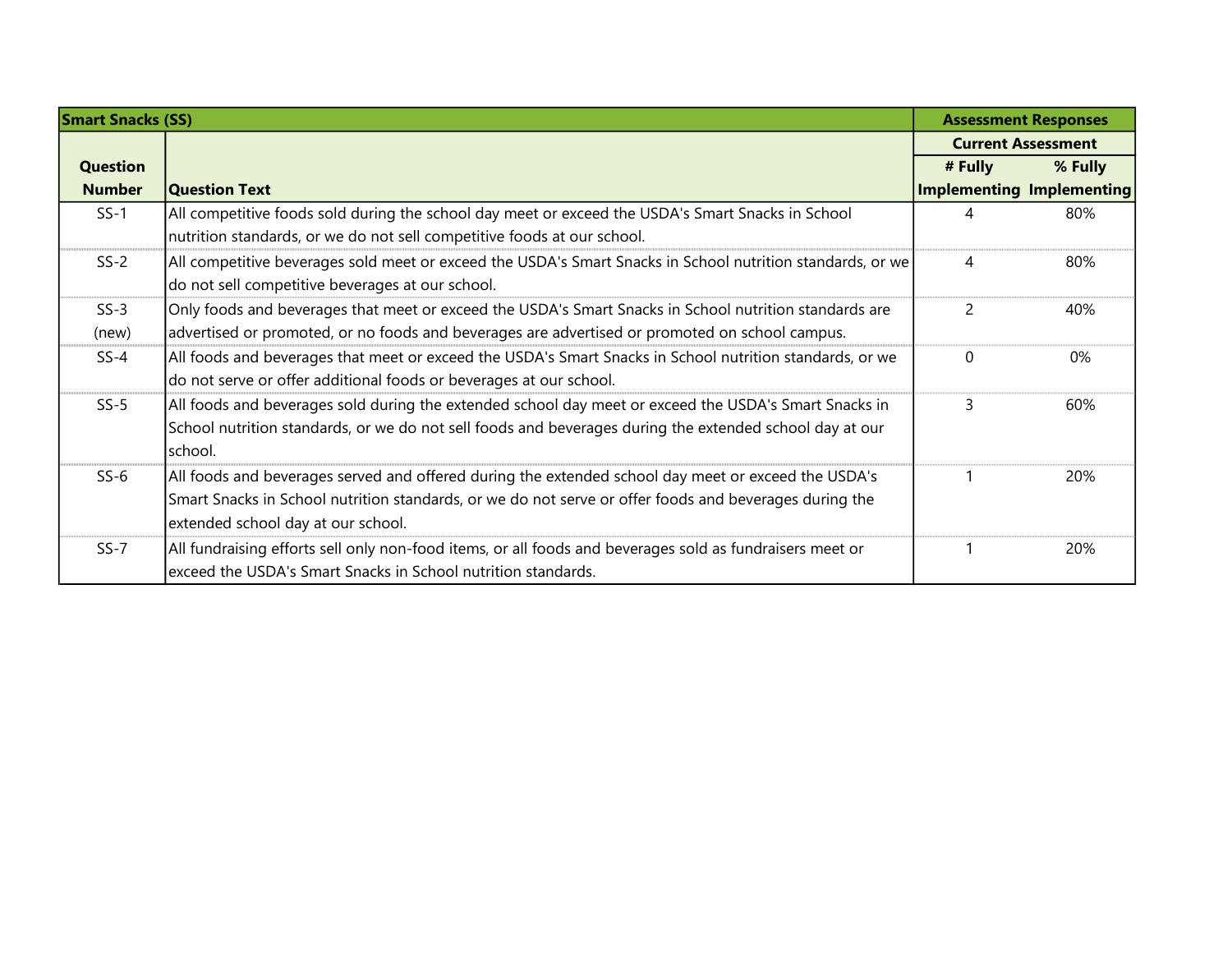|                 | <b>Health &amp; Physical Education (HPE)</b>                                                                                                           |                | <b>Assessment Responses</b>      |
|-----------------|--------------------------------------------------------------------------------------------------------------------------------------------------------|----------------|----------------------------------|
|                 |                                                                                                                                                        |                | <b>Current Assessment</b>        |
| <b>Question</b> |                                                                                                                                                        | # Fully        | % Fully                          |
| <b>Number</b>   | <b>Question Text</b>                                                                                                                                   |                | <b>Implementing Implementing</b> |
| HPE-1           | 150 minutes or more of physical education per week for all students in each grade throughout the school<br>year. (elementary school only)              | 0              | 0%                               |
| HPE-2           | Physical education is required for all academic years. (middle and high school only)                                                                   |                | 50%                              |
| HPE-3           | All teachers of physical education use an age-appropriate, sequential physical education curriculum that is                                            | 5              | 100%                             |
|                 | consistent with national or state standards for physical education and the district's requirements for physical<br>education.                          |                |                                  |
| HPE-4           | Teachers keep students moderately to vigorously active for at least 50% of the time during most or all                                                 | 5              | 100%                             |
|                 | physical education class sessions.                                                                                                                     |                |                                  |
| HPE-5           | All teachers of physical education are required to participate at least once a year in professional<br>development in physical education.              | $\overline{c}$ | 40%                              |
| $HPE-6$         | All teachers of physical education are provided with at least eight kinds of these materials (listed in HSP                                            |                | 20%                              |
| (new)           | Framework).                                                                                                                                            |                |                                  |
| HPE-7           | All physical education classes taught by licensed teachers who are certified or endorsed to teach physical<br>education.                               | 3              | 60%                              |
| HPE-8           | Students receive health education instruction in all grades. (elementary school only)                                                                  | $\overline{2}$ | 67%                              |
| HPE-9           | School or district requires all students to take an pass at least one health education course. (middle and                                             |                | 50%                              |
|                 | high school only)                                                                                                                                      |                |                                  |
| <b>HPE-10</b>   | Health education curriculum address all the topics on physical activity (listed in HSP Framework).                                                     | 2              | 40%                              |
| <b>HPE-11</b>   | Health education curriculum address all the topics on healthy eating (listed in HSP Framework).                                                        |                | 20%                              |
| <b>HPE-12</b>   | All teachers of health education provide opportunities for students to practice or rehearse the skills needed<br>to maintain and improve their health. | 4              | 80%                              |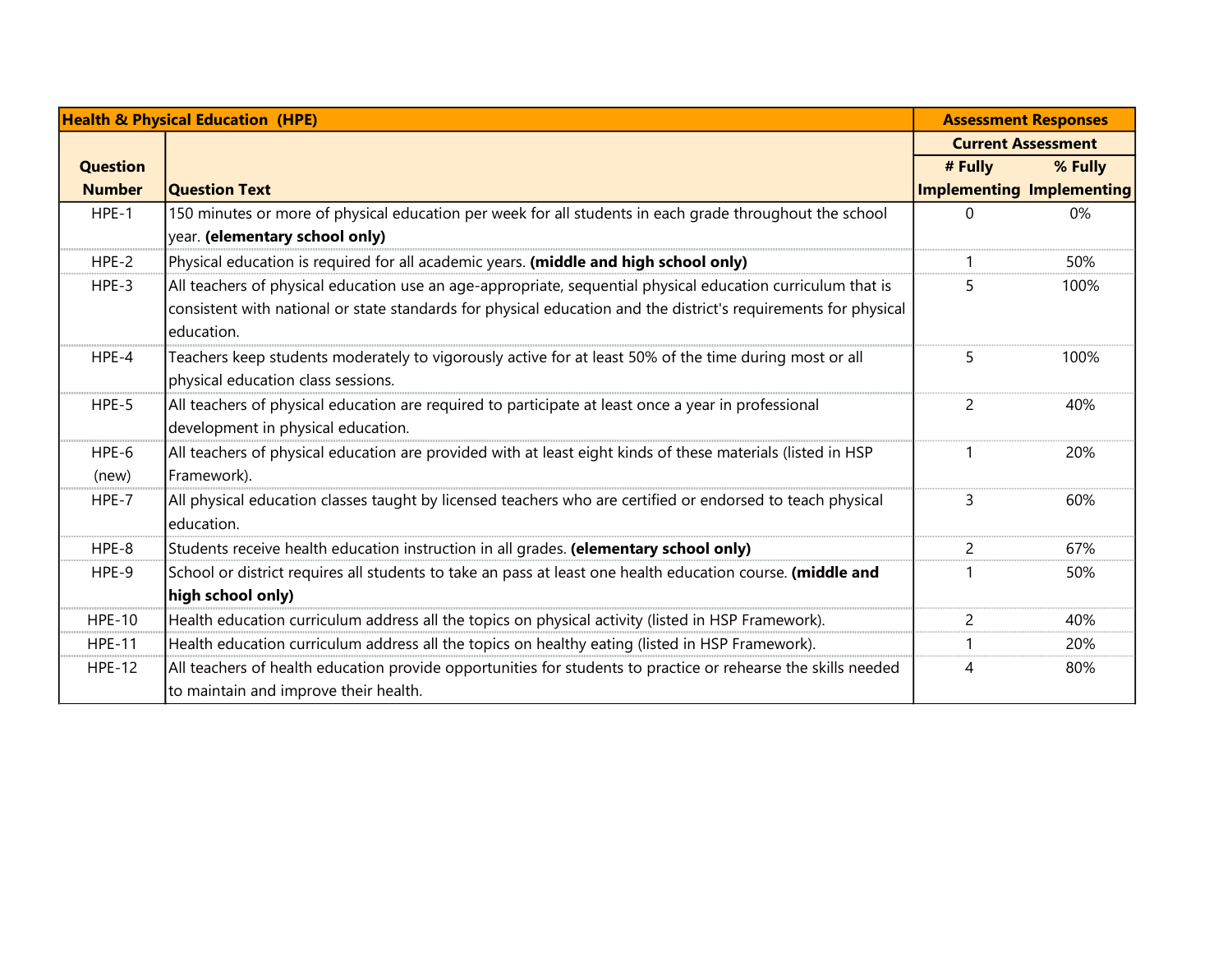| <b>Physical Activity (PA)</b> |                                                                                                                   |                | <b>Assessment Responses</b>      |  |
|-------------------------------|-------------------------------------------------------------------------------------------------------------------|----------------|----------------------------------|--|
|                               |                                                                                                                   |                | <b>Current Assessment</b>        |  |
| Question                      |                                                                                                                   | # Fully        | % Fully                          |  |
| <b>Number</b>                 | Question Text                                                                                                     |                | <b>Implementing Implementing</b> |  |
| $PA-1$                        | Recess is provided for at least twenty minutes each day, and teachers or recess monitors encourage students       | $\overline{2}$ | 67%                              |  |
|                               | to be active. (elementary school only)                                                                            |                |                                  |  |
| $PA-2$                        | All students are provided opportunities to participate in physical activity breaks in classrooms, outside of      | $\overline{2}$ | 40%                              |  |
|                               | physical education, recess, and class transition periods.                                                         |                |                                  |  |
| $PA-3$                        | School promotes or supports walking and bicycling to and/or from school in six or more ways (listed in HSP        | $\Omega$       | 0%                               |  |
|                               | Framework).                                                                                                       |                |                                  |  |
| $PA-4$                        | School offers opportunities for all students to participate in physical activity, before and after school,        |                | 20%                              |  |
|                               | through organized physical activities (such as physical activity clubs, intramural sports, before school physical |                |                                  |  |
|                               | activity).                                                                                                        |                |                                  |  |
| $PA-5$                        | All classroom teachers are required to participate at least once a year in professional development on            | $\Omega$       | 0%                               |  |
| (new)                         | promoting and integrating physical activity in the classroom.                                                     |                |                                  |  |
| PA-6                          | Using physical activity as punishment and withholding physical education class as punishment are                  | 0              | 0%                               |  |
|                               | prohibited, and both prohibitions are consistently followed.                                                      |                |                                  |  |
| $PA-7$                        | Withholding recess as punishment is a written policy and this prohibition is consistently followed.               | 3              | 100%                             |  |
|                               | (elementary school only)                                                                                          |                |                                  |  |
| PA-8                          | Both indoor and outdoor facilities are available outside of school hours.                                         | $\mathcal{P}$  | 40%                              |  |